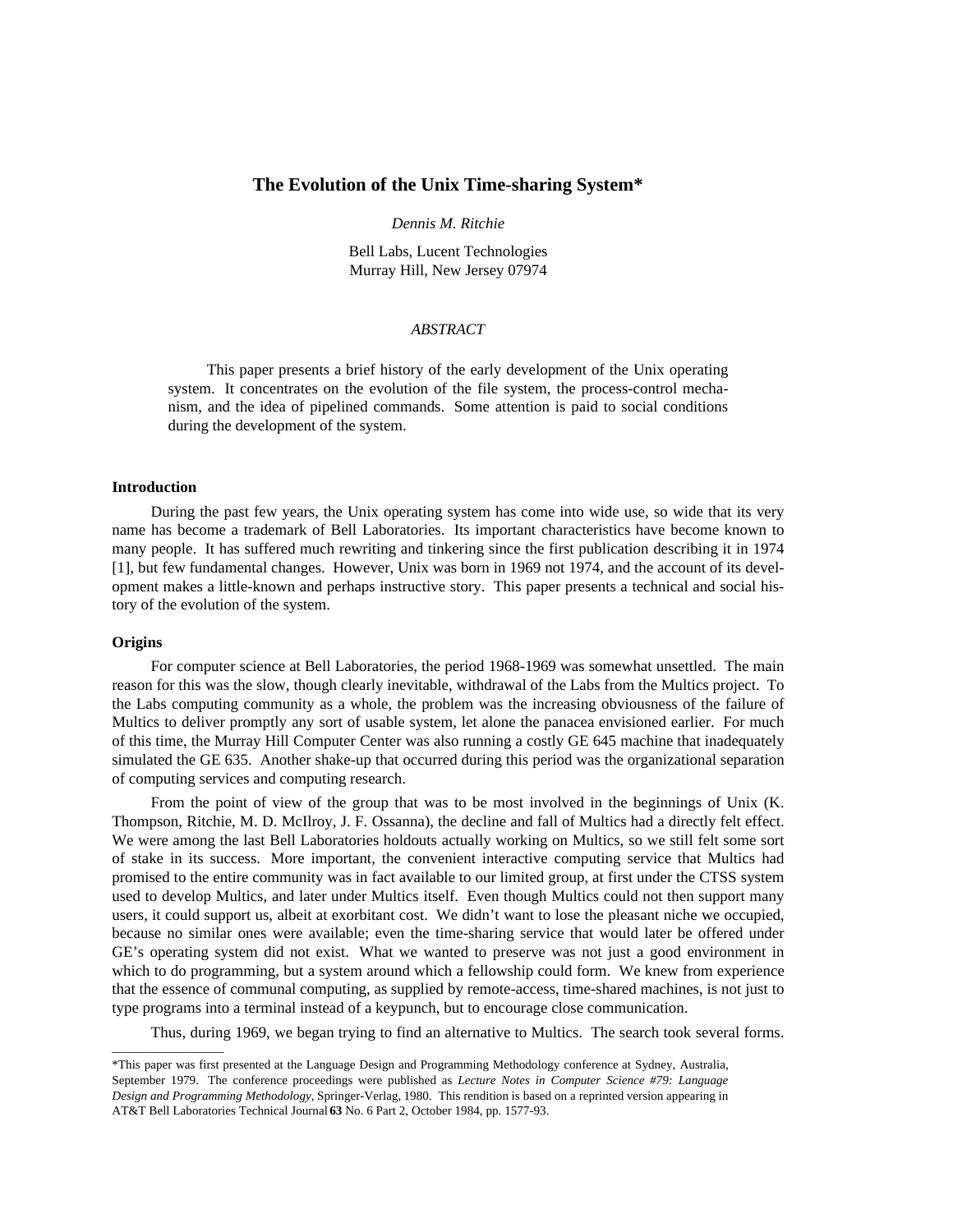Throughout 1969 we (mainly Ossanna, Thompson, Ritchie) lobbied intensively for the purchase of a medium-scale machine for which we promised to write an operating system; the machines we suggested were the DEC PDP-10 and the SDS (later Xerox) Sigma 7. The effort was frustrating, because our proposals were never clearly and finally turned down, but yet were certainly never accepted. Several times it seemed we were very near success. The final blow to this effort came when we presented an exquisitely complicated proposal, designed to minimize financial outlay, that involved some outright purchase, some third-party lease, and a plan to turn in a DEC KA-10 processor on the soon-to-be-announced and more capable KI-10. The proposal was rejected, and rumor soon had it that W. O. Baker (then vice-president of Research) had reacted to it with the comment 'Bell Laboratories just doesn't do business this way!'

Actually, it is perfectly obvious in retrospect (and should have been at the time) that we were asking the Labs to spend too much money on too few people with too vague a plan. Moreover, I am quite sure that at that time operating systems were not, for our management, an attractive area in which to support work. They were in the process of extricating themselves not only from an operating system development effort that had failed, but from running the local Computation Center. Thus it may have seemed that buying a machine such as we suggested might lead on the one hand to yet another Multics, or on the other, if we produced something useful, to yet another Comp Center for them to be responsible for.

Besides the financial agitations that took place in 1969, there was technical work also. Thompson, R. H. Canaday, and Ritchie developed, on blackboards and scribbled notes, the basic design of a file system that was later to become the heart of Unix. Most of the design was Thompson's, as was the impulse to think about file systems at all, but I believe I contributed the idea of device files. Thompson's itch for creation of an operating system took several forms during this period; he also wrote (on Multics) a fairly detailed simulation of the performance of the proposed file system design and of paging behavior of programs. In addition, he started work on a new operating system for the GE-645, going as far as writing an assembler for the machine and a rudimentary operating system kernel whose greatest achievement, so far as I remember, was to type a greeting message. The complexity of the machine was such that a mere message was already a fairly notable accomplishment, but when it became clear that the lifetime of the 645 at the Labs was measured in months, the work was dropped.

Also during 1969, Thompson developed the game of 'Space Travel.' First written on Multics, then transliterated into Fortran for GECOS (the operating system for the GE, later Honeywell, 635), it was nothing less than a simulation of the movement of the major bodies of the Solar System, with the player guiding a ship here and there, observing the scenery, and attempting to land on the various planets and moons. The GECOS version was unsatisfactory in two important respects: first, the display of the state of the game was jerky and hard to control because one had to type commands at it, and second, a game cost about \$75 for CPU time on the big computer. It did not take long, therefore, for Thompson to find a little-used PDP-7 computer with an excellent display processor; the whole system was used as a Graphic-II terminal. He and I rewrote Space Travel to run on this machine. The undertaking was more ambitious than it might seem; because we disdained all existing software, we had to write a floating-point arithmetic package, the pointwise specification of the graphic characters for the display, and a debugging subsystem that continuously displayed the contents of typed-in locations in a corner of the screen. All this was written in assembly language for a cross-assembler that ran under GECOS and produced paper tapes to be carried to the PDP-7.

Space Travel, though it made a very attractive game, served mainly as an introduction to the clumsy technology of preparing programs for the PDP-7. Soon Thompson began implementing the paper file system (perhaps 'chalk file system' would be more accurate) that had been designed earlier. A file system without a way to exercise it is a sterile proposition, so he proceeded to flesh it out with the other requirements for a working operating system, in particular the notion of processes. Then came a small set of userlevel utilities: the means to copy, print, delete, and edit files, and of course a simple command interpreter (shell). Up to this time all the programs were written using GECOS and files were transferred to the PDP-7 on paper tape; but once an assembler was completed the system was able to support itself. Although it was not until well into 1970 that Brian Kernighan suggested the name 'Unix,' in a somewhat treacherous pun on 'Multics,' the operating system we know today was born.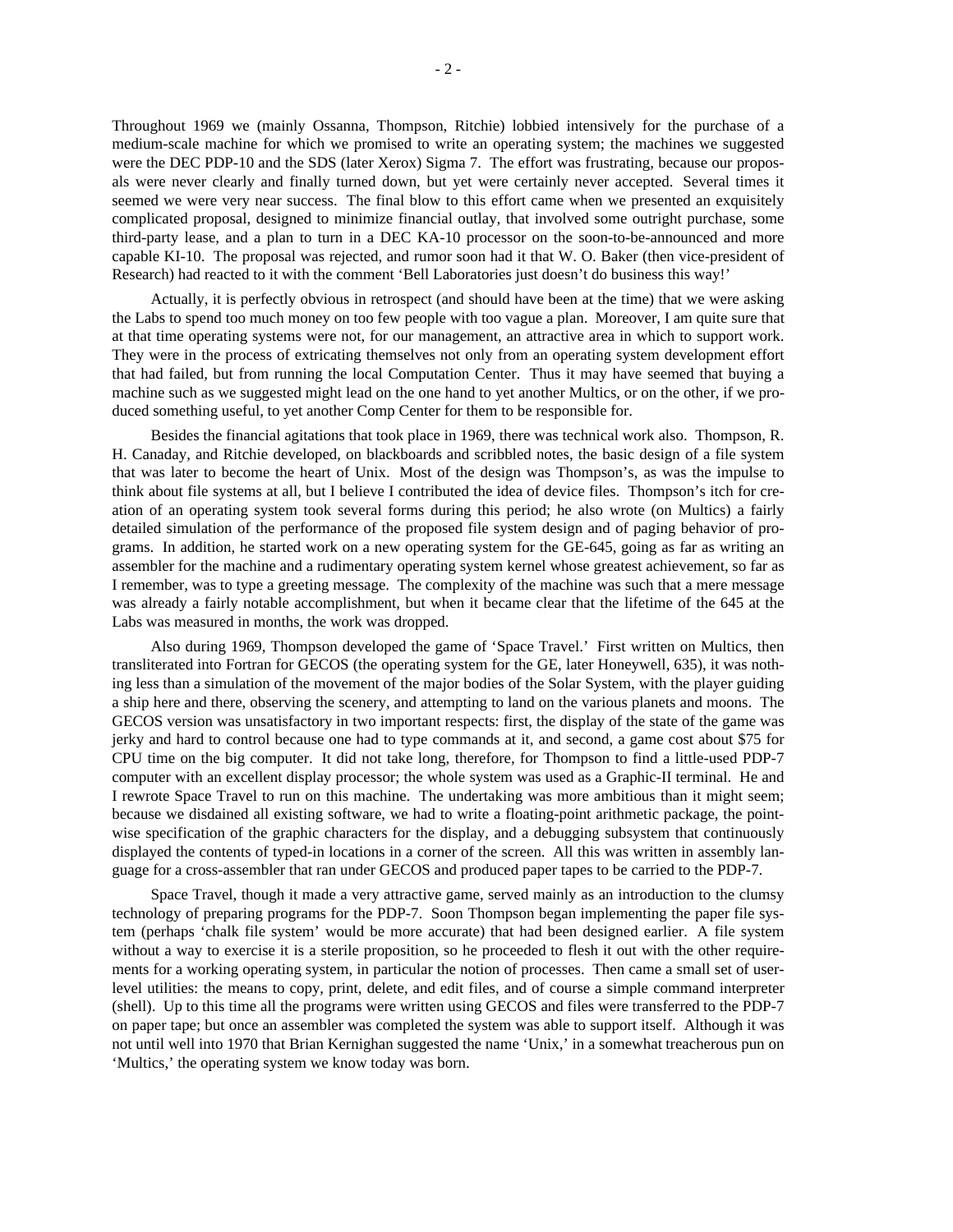# **The PDP-7 Unix file system**

Structurally, the file system of PDP-7 Unix was nearly identical to today's. It had

- 1) An i-list: a linear array of *i-nodes* each describing a file. An i-node contained less than it does now, but the essential information was the same: the protection mode of the file, its type and size, and the list of physical blocks holding the contents.
- 2) Directories: a special kind of file containing a sequence of names and the associated i-number.
- 3) Special files describing devices. The device specification was not contained explicitly in the i-node, but was instead encoded in the number: specific i-numbers corresponded to specific files.

The important file system calls were also present from the start. Read, write, open, creat (sic), close: with one very important exception, discussed below, they were similar to what one finds now. A minor difference was that the unit of I/O was the word, not the byte, because the PDP-7 was a word-addressed machine. In practice this meant merely that all programs dealing with character streams ignored null characters, because null was used to pad a file to an even number of characters. Another minor, occasionally annoying difference was the lack of erase and kill processing for terminals. Terminals, in effect, were always in raw mode. Only a few programs (notably the shell and the editor) bothered to implement erasekill processing.

In spite of its considerable similarity to the current file system, the PDP-7 file system was in one way remarkably different: there were no path names, and each file-name argument to the system was a simple name (without '/') taken relative to the current directory. Links, in the usual Unix sense, did exist. Together with an elaborate set of conventions, they were the principal means by which the lack of path names became acceptable.

The *link* call took the form

link(dir, file, newname)

where *dir* was a directory file in the current directory, *file* an existing entry in that directory, and *newname* the name of the link, which was added to the current directory. Because *dir* needed to be in the current directory, it is evident that today's prohibition against links to directories was not enforced; the PDP-7 Unix file system had the shape of a general directed graph.

So that every user did not need to maintain a link to all directories of interest, there existed a directory called *dd* that contained entries for the directory of each user. Thus, to make a link to file *x* in directory *ken*, I might do

ln dd ken ken ln ken x x rm ken

This scheme rendered subdirectories sufficiently hard to use as to make them unused in practice. Another important barrier was that there was no way to create a directory while the system was running; all were made during recreation of the file system from paper tape, so that directories were in effect a nonrenewable resource.

The *dd* convention made the *chdir* command relatively convenient. It took multiple arguments, and switched the current directory to each named directory in turn. Thus

chdir dd ken

would move to directory *ken*. (Incidentally, *chdir* was spelled *ch*; why this was expanded when we went to the PDP-11 I don't remember.)

The most serious inconvenience of the implementation of the file system, aside from the lack of path names, was the difficulty of changing its configuration; as mentioned, directories and special files were both made only when the disk was recreated. Installation of a new device was very painful, because the code for devices was spread widely throughout the system; for example there were several loops that visited each device in turn. Not surprisingly, there was no notion of mounting a removable disk pack, because the machine had only a single fixed-head disk.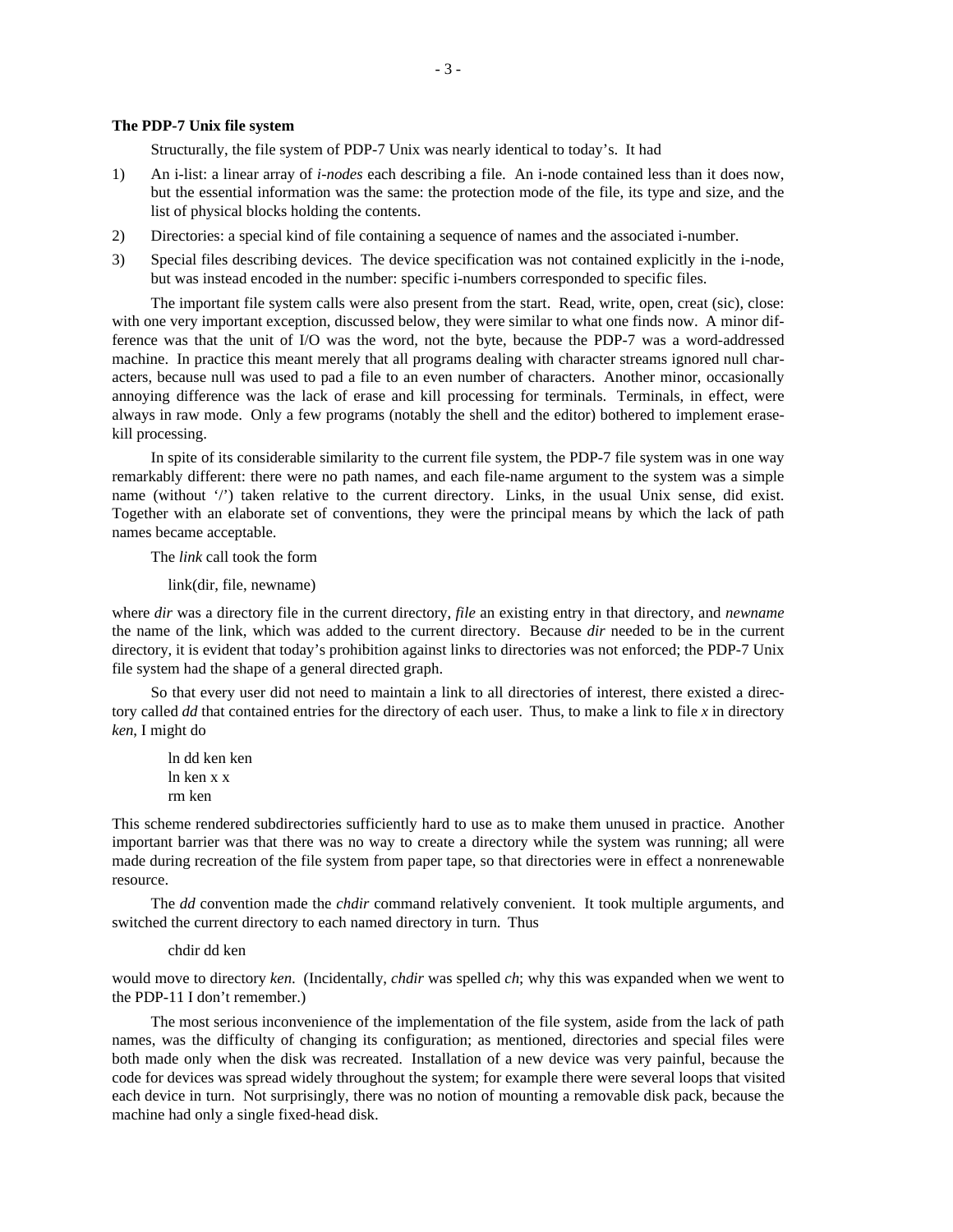The operating system code that implemented this file system was a drastically simplified version of the present scheme. One important simplification followed from the fact that the system was not multiprogrammed; only one program was in memory at a time, and control was passed between processes only when an explicit swap took place. So, for example, there was an *iget* routine that made a named i-node available, but it left the i-node in a constant, static location rather than returning a pointer into a large table of active i-nodes. A precursor of the current buffering mechanism was present (with about 4 buffers) but there was essentially no overlap of disk I/O with computation. This was avoided not merely for simplicity. The disk attached to the PDP-7 was fast for its time; it transferred one 18-bit word every 2 microseconds. On the other hand, the PDP-7 itself had a memory cycle time of 1 microsecond, and most instructions took 2 cycles (one for the instruction itself, one for the operand). However, indirectly addressed instructions required 3 cycles, and indirection was quite common, because the machine had no index registers. Finally, the DMA controller was unable to access memory during an instruction. The upshot was that the disk would incur overrun errors if any indirectly-addressed instructions were executed while it was transferring. Thus control could not be returned to the user, nor in fact could general system code be executed, with the disk running. The interrupt routines for the clock and terminals, which needed to be runnable at all times, had to be coded in very strange fashion to avoid indirection.

#### **Process control**

By 'process control,' I mean the mechanisms by which processes are created and used; today the system calls *fork*, *exec*, *wait*, and *exit* implement these mechanisms. Unlike the file system, which existed in nearly its present form from the earliest days, the process control scheme underwent considerable mutation after PDP-7 Unix was already in use. (The introduction of path names in the PDP-11 system was certainly a considerable notational advance, but not a change in fundamental structure.)

Today, the way in which commands are executed by the shell can be summarized as follows:

- 1) The shell reads a command line from the terminal.
- 2) It creates a child process by *fork.*
- 3) The child process uses *exec* to call in the command from a file.
- 4) Meanwhile, the parent shell uses *wait* to wait for the child (command) process to terminate by calling *exit.*
- 5) The parent shell goes back to step 1).

Processes (independently executing entities) existed very early in PDP-7 Unix. There were in fact precisely two of them, one for each of the two terminals attached to the machine. There was no *fork*, *wait*, or *exec*. There was an *exit*, but its meaning was rather different, as will be seen. The main loop of the shell went as follows.

- 1) The shell closed all its open files, then opened the terminal special file for standard input and output (file descriptors 0 and 1).
- 2) It read a command line from the terminal.
- 3) It linked to the file specifying the command, opened the file, and removed the link. Then it copied a small bootstrap program to the top of memory and jumped to it; this bootstrap program read in the file over the shell code, then jumped to the first location of the command (in effect an *exec*).
- 4) The command did its work, then terminated by calling *exit*. The *exit* call caused the system to read in a fresh copy of the shell over the terminated command, then to jump to its start (and thus in effect to go to step 1).

The most interesting thing about this primitive implementation is the degree to which it anticipated themes developed more fully later. True, it could support neither background processes nor shell command files (let alone pipes and filters); but IO redirection (via '<' and '>') was soon there; it is discussed below. The implementation of redirection was quite straightforward; in step 3) above the shell just replaced its standard input or output with the appropriate file. Crucial to subsequent development was the implementation of the shell as a user-level program stored in a file, rather than a part of the operating system.

The structure of this process control scheme, with one process per terminal, is similar to that of many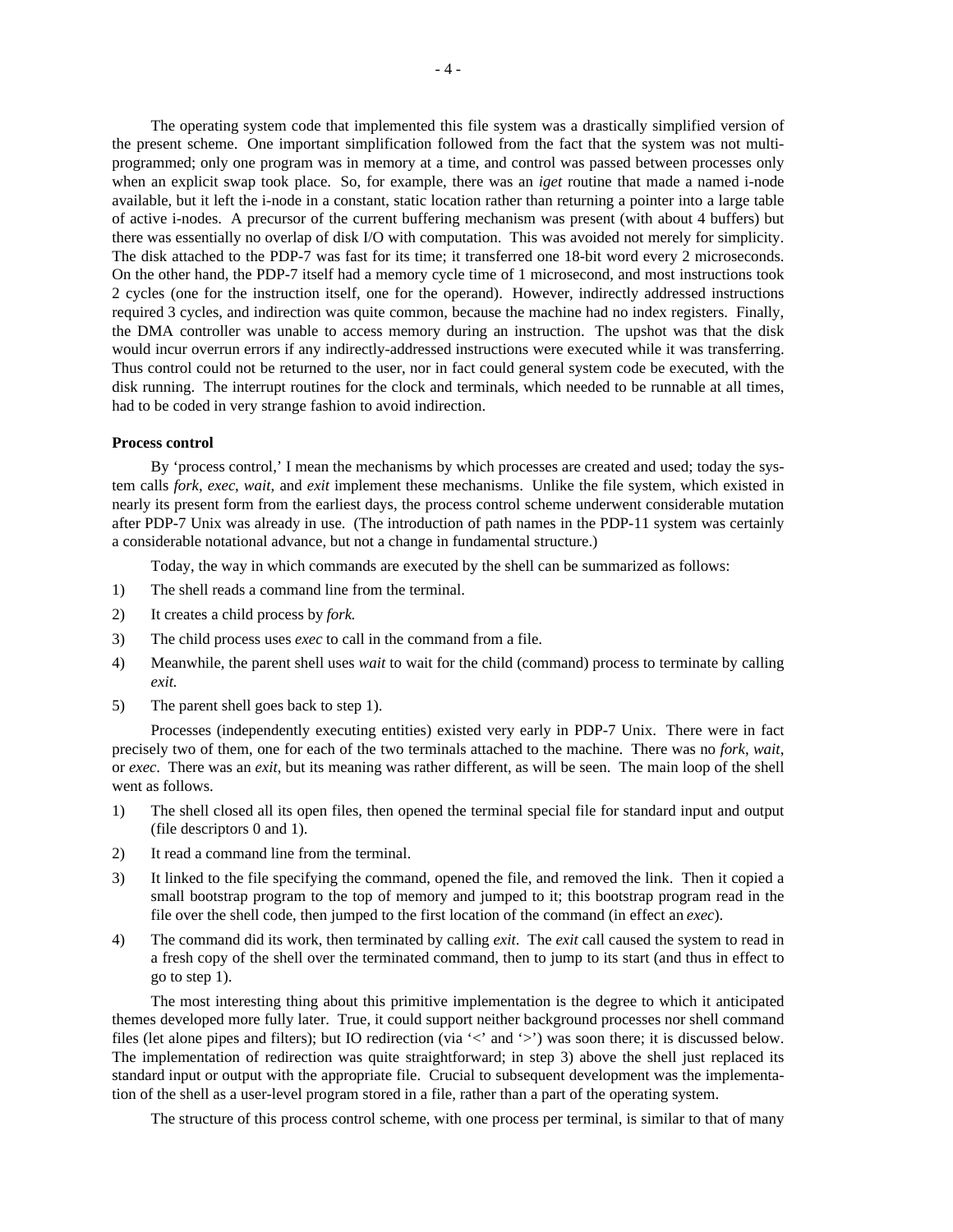interactive systems, for example CTSS, Multics, Honeywell TSS, and IBM TSS and TSO. In general such systems require special mechanisms to implement useful facilities such as detached computations and command files; Unix at that stage didn't bother to supply the special mechanisms. It also exhibited some irritating, idiosyncratic problems. For example, a newly recreated shell had to close all its open files both to get rid of any open files left by the command just executed and to rescind previous IO redirection. Then it had to reopen the special file corresponding to its terminal, in order to read a new command line. There was no */dev* directory (because no path names); moreover, the shell could retain no memory across commands, because it was reexecuted afresh after each command. Thus a further file system convention was required: each directory had to contain an entry *tty* for a special file that referred to the terminal of the process that opened it. If by accident one changed into some directory that lacked this entry, the shell would loop hopelessly; about the only remedy was to reboot. (Sometimes the missing link could be made from the other terminal.)

Process control in its modern form was designed and implemented within a couple of days. It is astonishing how easily it fitted into the existing system; at the same time it is easy to see how some of the slightly unusual features of the design are present precisely because they represented small, easily-coded changes to what existed. A good example is the separation of the *fork* and *exec* functions. The most common model for the creation of new processes involves specifying a program for the process to execute; in Unix, a forked process continues to run the same program as its parent until it performs an explicit *exec*. The separation of the functions is certainly not unique to Unix, and in fact it was present in the Berkeley time-sharing system [2], which was well-known to Thompson. Still, it seems reasonable to suppose that it exists in Unix mainly because of the ease with which *fork* could be implemented without changing much else. The system already handled multiple (i.e. two) processes; there was a process table, and the processes were swapped between main memory and the disk. The initial implementation of *fork* required only

- 1) Expansion of the process table
- 2) Addition of a fork call that copied the current process to the disk swap area, using the already existing swap IO primitives, and made some adjustments to the process table.

In fact, the PDP-7's *fork* call required precisely 27 lines of assembly code. Of course, other changes in the operating system and user programs were required, and some of them were rather interesting and unexpected. But a combined *fork-exec* would have been considerably more complicated, if only because *exec* as such did not exist; its function was already performed, using explicit IO, by the shell.

The *exit* system call, which previously read in a new copy of the shell (actually a sort of automatic *exec* but without arguments), simplified considerably; in the new version a process only had to clean out its process table entry, and give up control.

Curiously, the primitives that became *wait* were considerably more general than the present scheme. A pair of primitives sent one-word messages between named processes:

smes(pid, message)  $(pid, message) = rms()$ 

The target process of *smes* did not need to have any ancestral relationship with the receiver, although the system provided no explicit mechanism for communicating process IDs except that *fork* returned to each of the parent and child the ID of its relative. Messages were not queued; a sender delayed until the receiver read the message.

The message facility was used as follows: the parent shell, after creating a process to execute a command, sent a message to the new process by *smes*; when the command terminated (assuming it did not try to read any messages) the shell's blocked *smes* call returned an error indication that the target process did not exist. Thus the shell's *smes* became, in effect, the equivalent of *wait*.

A different protocol, which took advantage of more of the generality offered by messages, was used between the initialization program and the shells for each terminal. The initialization process, whose ID was understood to be 1, created a shell for each of the terminals, and then issued *rmes*; each shell, when it read the end of its input file, used *smes* to send a conventional 'I am terminating' message to the initialization process, which recreated a new shell process for that terminal.

I can recall no other use of messages. This explains why the facility was replaced by the *wait* call of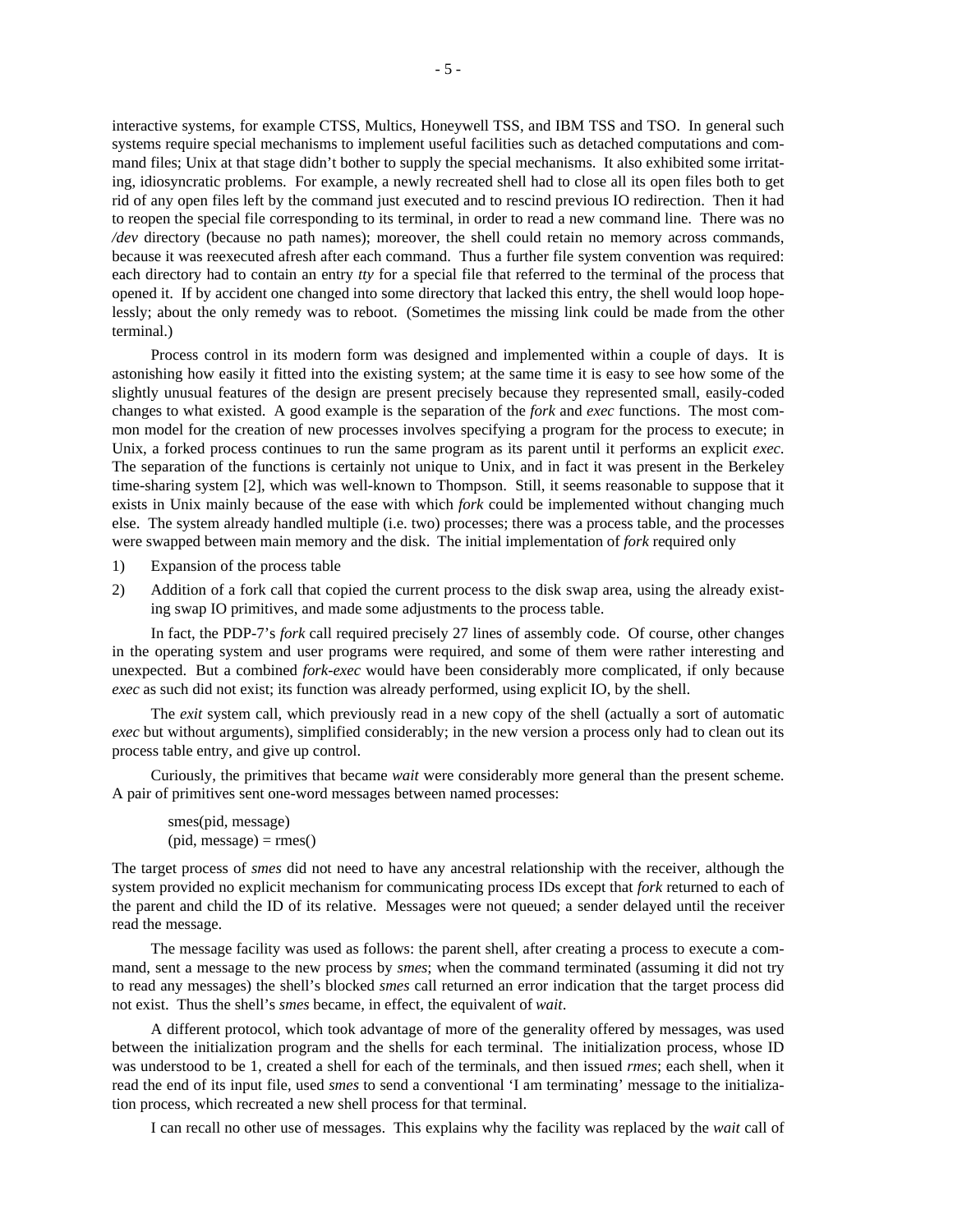the present system, which is less general, but more directly applicable to the desired purpose. Possibly relevant also is the evident bug in the mechanism: if a command process attempted to use messages to communicate with other processes, it would disrupt the shell's synchronization. The shell depended on sending a message that was never received; if a command executed *rmes*, it would receive the shell's phony message, and cause the shell to read another input line just as if the command had terminated. If a need for general messages had manifested itself, the bug would have been repaired.

At any rate, the new process control scheme instantly rendered some very valuable features trivial to implement; for example detached processes (with  $\&$ ) and recursive use of the shell as a command. Most systems have to supply some sort of special 'batch job submission' facility and a special command interpreter for files distinct from the one used interactively.

Although the multiple-process idea slipped in very easily indeed, there were some aftereffects that weren't anticipated. The most memorable of these became evident soon after the new system came up and apparently worked. In the midst of our jubilation, it was discovered that the *chdir* (change current directory) command had stopped working. There was much reading of code and anxious introspection about how the addition of *fork* could have broken the *chdir* call. Finally the truth dawned: in the old system *chdir* was an ordinary command; it adjusted the current directory of the (unique) process attached to the terminal. Under the new system, the *chdir* command correctly changed the current directory of the process created to execute it, but this process promptly terminated and had no effect whatsoever on its parent shell! It was necessary to make *chdir* a special command, executed internally within the shell. It turns out that several command-like functions have the same property, for example *login*.

Another mismatch between the system as it had been and the new process control scheme took longer to become evident. Originally, the read/write pointer associated with each open file was stored within the process that opened the file. (This pointer indicates where in the file the next read or write will take place.) The problem with this organization became evident only when we tried to use command files. Suppose a simple command file contains

 $\log$ who

and it is executed as follows:

sh comfile >output

The sequence of events was

- 1) The main shell creates a new process, which opens *outfile* to receive the standard output and executes the shell recursively.
- 2) The new shell creates another process to execute *ls*, which correctly writes on file *output* and then terminates.
- 3) Another process is created to execute the next command. However, the IO pointer for the output is copied from that of the shell, and it is still 0, because the shell has never written on its output, and IO pointers are associated with processes. The effect is that the output of *who* overwrites and destroys the output of the preceding *ls* command.

Solution of this problem required creation of a new system table to contain the IO pointers of open files independently of the process in which they were opened.

### **IO Redirection**

The very convenient notation for IO redirection, using the  $\leq$ ' and  $\leq$ ' characters, was not present from the very beginning of the PDP-7 Unix system, but it did appear quite early. Like much else in Unix, it was inspired by an idea from Multics. Multics has a rather general IO redirection mechanism [3] embodying named IO streams that can be dynamically redirected to various devices, files, and even through special stream-processing modules. Even in the version of Multics we were familiar with a decade ago, there existed a command that switched subsequent output normally destined for the terminal to a file, and another command to reattach output to the terminal. Where under Unix one might say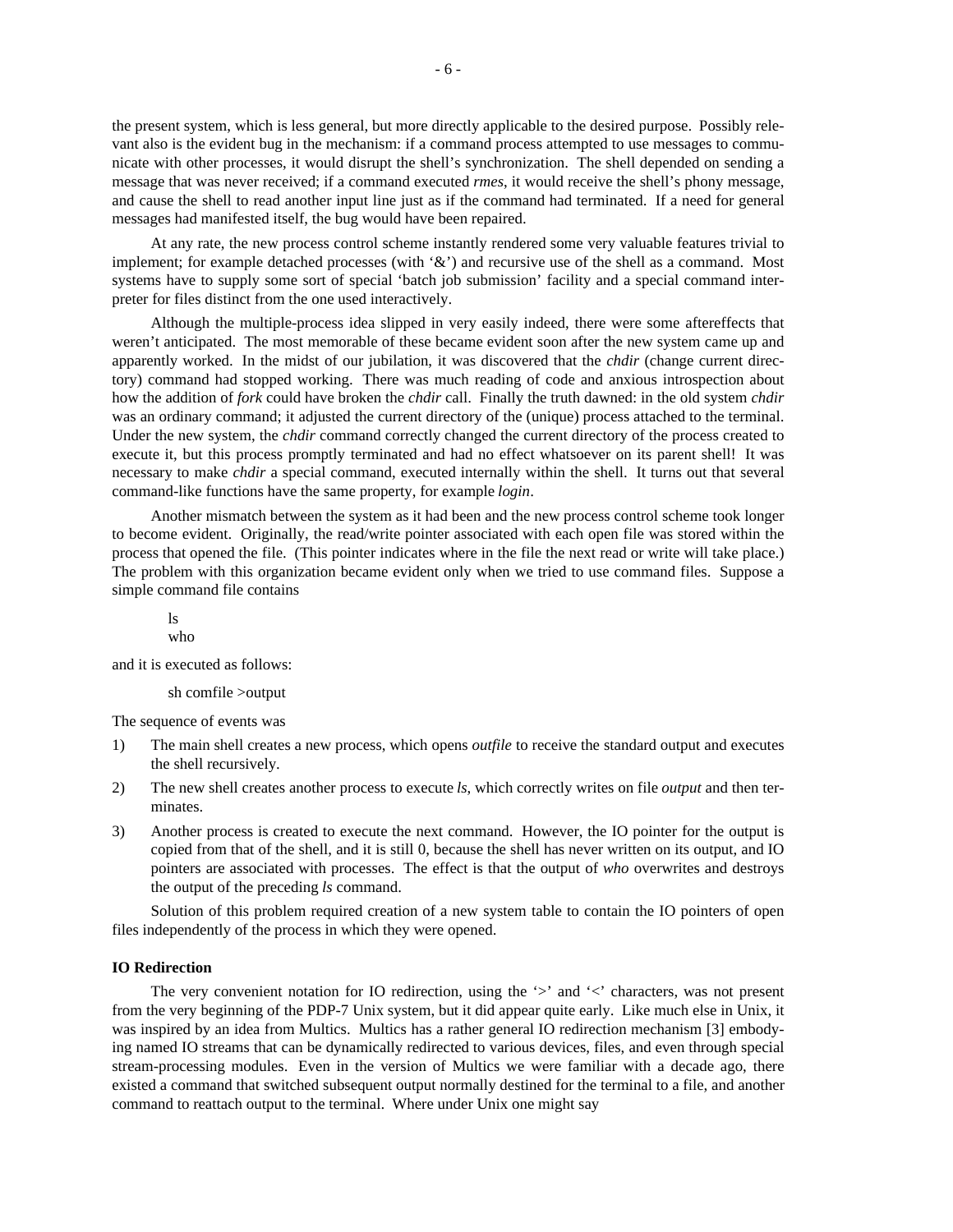$ls > xx$ 

to get a listing of the names of one's files in *xx*, on Multics the notation was

iocall attach user\_output file xx list iocall attach user\_output syn user\_i/o

Even though this very clumsy sequence was used often during the Multics days, and would have been utterly straightforward to integrate into the Multics shell, the idea did not occur to us or anyone else at the time. I speculate that the reason it did not was the sheer size of the Multics project: the implementors of the IO system were at Bell Labs in Murray Hill, while the shell was done at MIT. We didn't consider making changes to the shell (it was *their* program); correspondingly, the keepers of the shell may not even have known of the usefulness, albeit clumsiness, of *iocall*. (The 1969 Multics manual [4] lists *iocall* as an 'author-maintained,' that is non-standard, command.) Because both the Unix IO system and its shell were under the exclusive control of Thompson, when the right idea finally surfaced, it was a matter of an hour or so to implement it.

#### **The advent of the PDP-11**

By the beginning of 1970, PDP-7 Unix was a going concern. Primitive by today's standards, it was still capable of providing a more congenial programming environment than its alternatives. Nevertheless, it was clear that the PDP-7, a machine we didn't even own, was already obsolete, and its successors in the same line offered little of interest. In early 1970 we proposed acquisition of a PDP-11, which had just been introduced by Digital. In some sense, this proposal was merely the latest in the series of attempts that had been made throughout the preceding year. It differed in two important ways. First, the amount of money (about \$65,000) was an order of magnitude less than what we had previously asked; second, the charter sought was not merely to write some (unspecified) operating system, but instead to create a system specifically designed for editing and formatting text, what might today be called a 'word-processing system.' The impetus for the proposal came mainly from J. F. Ossanna, who was then and until the end of his life interested in text processing. If our early proposals were too vague, this one was perhaps too specific; at first it too met with disfavor. Before long, however, funds were obtained through the efforts of L. E. McMahon and an order for a PDP-11 was placed in May.

The processor arrived at the end of the summer, but the PDP-11 was so new a product that no disk was available until December. In the meantime, a rudimentary, core-only version of Unix was written using a cross-assembler on the PDP-7. Most of the time, the machine sat in a corner, enumerating all the closed Knight's tours on a  $6\times 8$  chess board—a three-month job.

#### **The first PDP-11 system**

Once the disk arrived, the system was quickly completed. In internal structure, the first version of Unix for the PDP-11 represented a relatively minor advance over the PDP-7 system; writing it was largely a matter of transliteration. For example, there was no multi-programming; only one user program was present in core at any moment. On the other hand, there were important changes in the interface to the user: the present directory structure, with full path names, was in place, along with the modern form of *exec* and *wait*, and conveniences like character-erase and line-kill processing for terminals. Perhaps the most interesting thing about the enterprise was its small size: there were 24K bytes of core memory (16K for the system, 8K for user programs), and a disk with 1K blocks (512K bytes). Files were limited to 64K bytes.

At the time of the placement of the order for the PDP-11, it had seemed natural, or perhaps expedient, to promise a system dedicated to word processing. During the protracted arrival of the hardware, the increasing usefulness of PDP-7 Unix made it appropriate to justify creating PDP-11 Unix as a development tool, to be used in writing the more special-purpose system. By the spring of 1971, it was generally agreed that no one had the slightest interest in scrapping Unix. Therefore, we transliterated the *roff* text formatter into PDP-11 assembler language, starting from the PDP-7 version that had been transliterated from McIlroy's BCPL version on Multics, which had in turn been inspired by J. Saltzer's *runoff* program on CTSS. In early summer, editor and formatter in hand, we felt prepared to fulfill our charter by offering to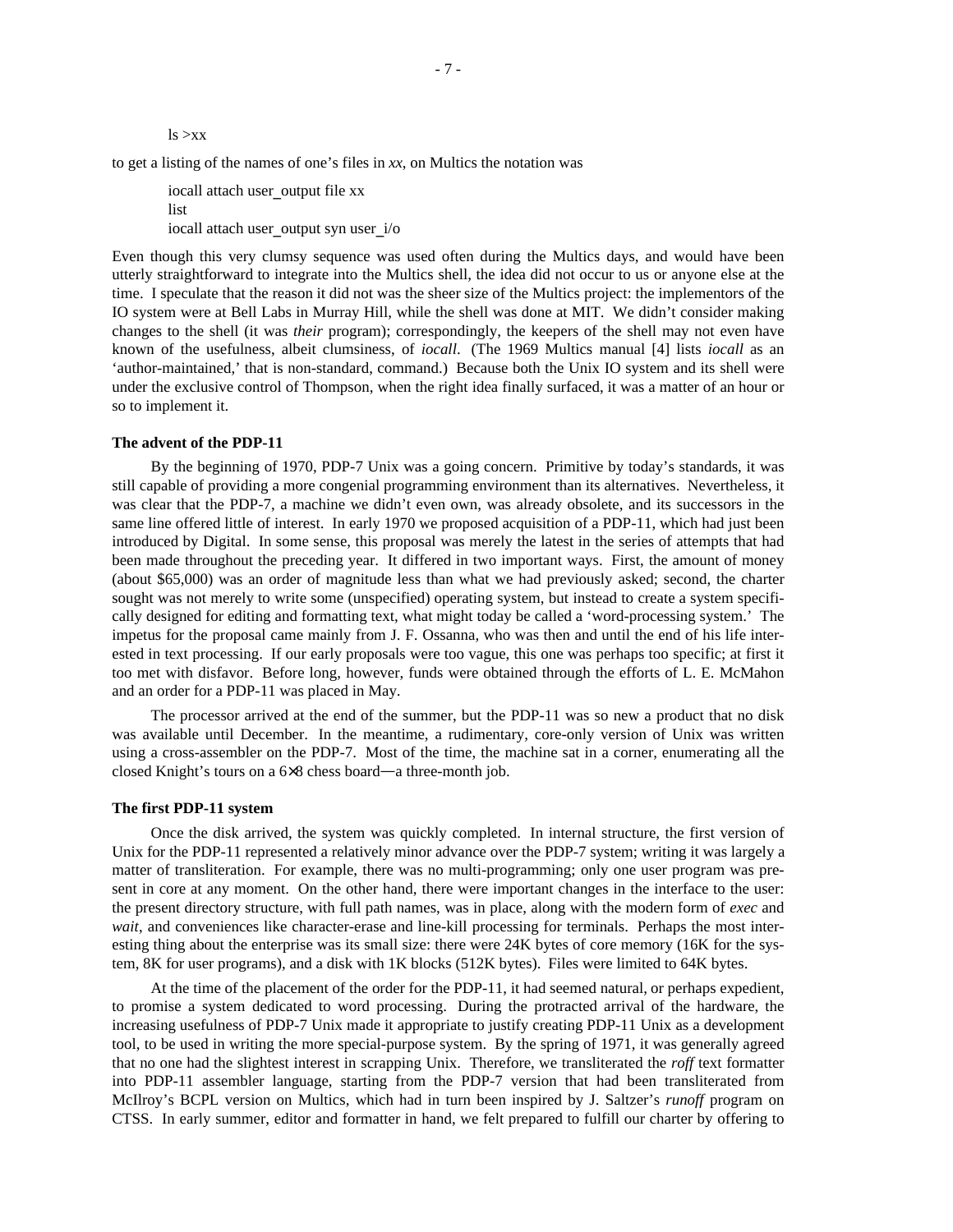supply a text-processing service to the Patent department for preparing patent applications. At the time, they were evaluating a commercial system for this purpose; the main advantages we offered (besides the dubious one of taking part in an in-house experiment) were two in number: first, we supported Teletype's model 37 terminals, which, with an extended type-box, could print most of the math symbols they required; second, we quickly endowed *roff* with the ability to produce line-numbered pages, which the Patent Office required and which the other system could not handle.

During the last half of 1971, we supported three typists from the Patent department, who spent the day busily typing, editing, and formatting patent applications, and meanwhile tried to carry on our own work. Unix has a reputation for supplying interesting services on modest hardware, and this period may mark a high point in the benefit/equipment ratio; on a machine with no memory protection and a single .5 MB disk, every test of a new program required care and boldness, because it could easily crash the system, and every few hours' work by the typists meant pushing out more information onto DECtape, because of the very small disk.

The experiment was trying but successful. Not only did the Patent department adopt Unix, and thus become the first of many groups at the Laboratories to ratify our work, but we achieved sufficient credibility to convince our own management to acquire one of the first PDP 11/45 systems made. We have accumulated much hardware since then, and labored continuously on the software, but because most of the interesting work has already been published, (e.g. on the system itself [1, 5, 6, 7, 8, 9]) it seems unnecessary to repeat it here.

## **Pipes**

One of the most widely admired contributions of Unix to the culture of operating systems and command languages is the *pipe*, as used in a pipeline of commands. Of course, the fundamental idea was by no means new; the pipeline is merely a specific form of coroutine. Even the implementation was not unprecedented, although we didn't know it at the time; the 'communication files' of the Dartmouth Time-Sharing System [10] did very nearly what Unix pipes do, though they seem not to have been exploited so fully.

Pipes appeared in Unix in 1972, well after the PDP-11 version of the system was in operation, at the suggestion (or perhaps insistence) of M. D. McIlroy, a long-time advocate of the non-hierarchical control flow that characterizes coroutines. Some years before pipes were implemented, he suggested that commands should be thought of as binary operators, whose left and right operand specified the input and output files. Thus a 'copy' utility would be commanded by

```
inputfile copy outputfile
```
To make a pipeline, command operators could be stacked up. Thus, to sort *input,* paginate it neatly, and print the result off-line, one would write

input sort paginate offprint

In today's system, this would correspond to

sort input  $|pr|$  opr

The idea, explained one afternoon on a blackboard, intrigued us but failed to ignite any immediate action. There were several objections to the idea as put: the infix notation seemed too radical (we were too accustomed to typing 'cp x y' to copy *x* to *y*); and we were unable to see how to distinguish command parameters from the input or output files. Also, the one-input one-output model of command execution seemed too confining. What a failure of imagination!

Some time later, thanks to McIlroy's persistence, pipes were finally installed in the operating system (a relatively simple job), and a new notation was introduced. It used the same characters as for I/O redirection. For example, the pipeline above might have been written

sort input >pr>opr>

The idea is that following a '>' may be either a file, to specify redirection of output to that file, or a command into which the output of the preceding command is directed as input. The trailing '>' was needed in the example to specify that the (nonexistent) output of *opr* should be directed to the console; otherwise the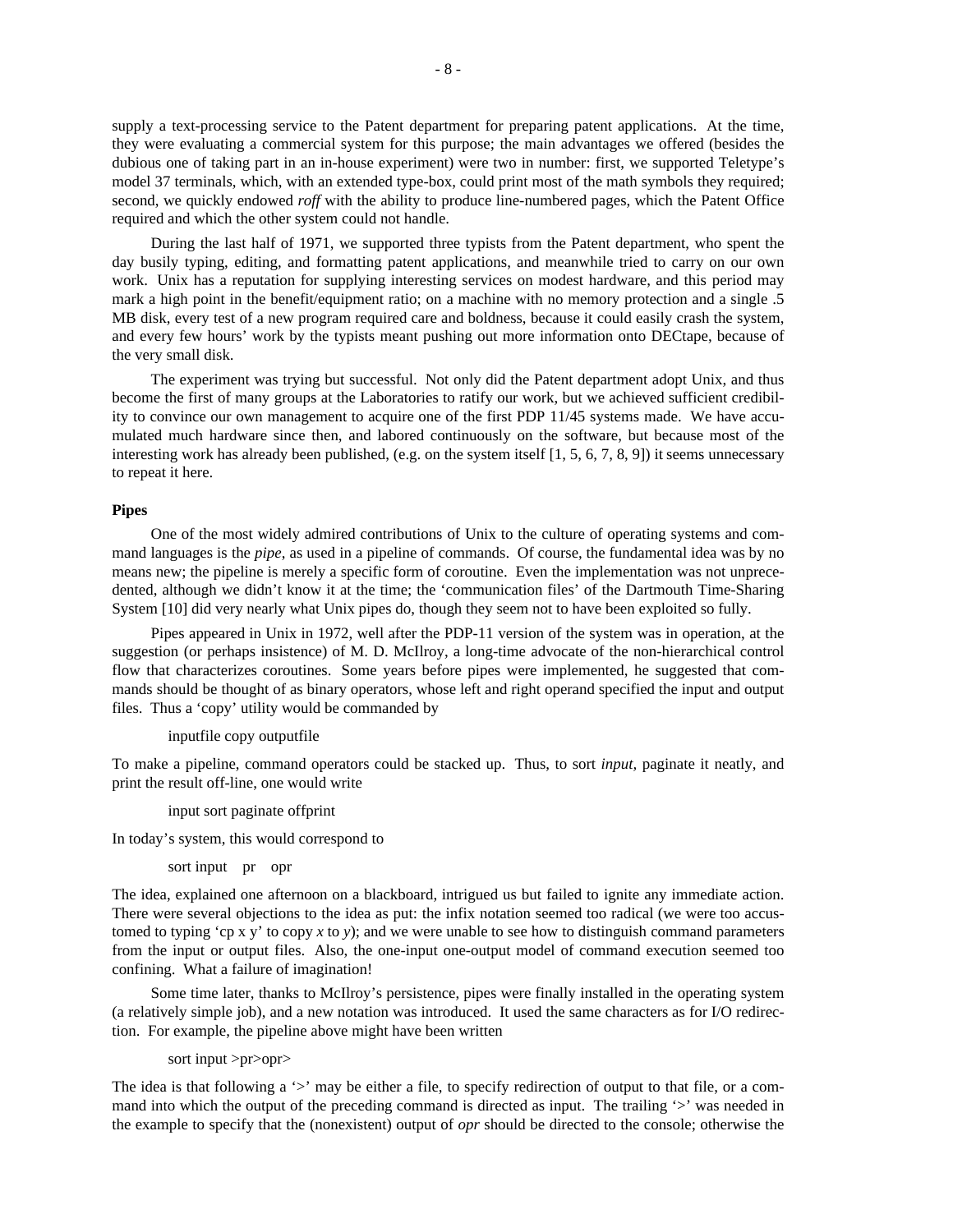command *opr* would not have been executed at all; instead a file *opr* would have been created.

The new facility was enthusiastically received, and the term 'filter' was soon coined. Many commands were changed to make them usable in pipelines. For example, no one had imagined that anyone would want the *sort* or *pr* utility to sort or print its standard input if given no explicit arguments.

Soon some problems with the notation became evident. Most annoying was a silly lexical problem: the string after '>' was delimited by blanks, so, to give a parameter to *pr* in the example, one had to quote:

sort input  $>$ "pr  $-2$ " $>$ opr $>$ 

Second, in attempt to give generality, the pipe notation accepted '<' as an input redirection in a way corresponding to ' $>$ '; this meant that the notation was not unique. One could also write, for example,

opr <pr<"sort input"<

or even

pr <"sort input"< >opr>

The pipe notation using '<' and '>' survived only a couple of months; it was replaced by the present one that uses a unique operator to separate components of a pipeline. Although the old notation had a certain charm and inner consistency, the new one is certainly superior. Of course, it too has limitations. It is unabashedly linear, though there are situations in which multiple redirected inputs and outputs are called for. For example, what is the best way to compare the outputs of two programs? What is the appropriate notation for invoking a program with two parallel output streams?

I mentioned above in the section on IO redirection that Multics provided a mechanism by which IO streams could be directed through processing modules on the way to (or from) the device or file serving as source or sink. Thus it might seem that stream-splicing in Multics was the direct precursor of Unix pipes, as Multics IO redirection certainly was for its Unix version. In fact I do not think this is true, or is true only in a weak sense. Not only were coroutines well-known already, but their embodiment as Multics spliceable IO modules required that the modules be specially coded in such a way that they could be used for no other purpose. The genius of the Unix pipeline is precisely that it is constructed from the very same commands used constantly in simplex fashion. The mental leap needed to see this possibility and to invent the notation is large indeed.

#### **High-level languages**

Every program for the original PDP-7 Unix system was written in assembly language, and bare assembly language it was—for example, there were no macros. Moreover, there was no loader or linkeditor, so every program had to be complete in itself. The first interesting language to appear was a version of McClure's TMG [11] that was implemented by McIlroy. Soon after TMG became available, Thompson decided that we could not pretend to offer a real computing service without Fortran, so he sat down to write a Fortran in TMG. As I recall, the intent to handle Fortran lasted about a week. What he produced instead was a definition of and a compiler for the new language B [12]. B was much influenced by the BCPL language [13]; other influences were Thompson's taste for spartan syntax, and the very small space into which the compiler had to fit. The compiler produced simple interpretive code; although it and the programs it produced were rather slow, it made life much more pleasant. Once interfaces to the regular system calls were made available, we began once again to enjoy the benefits of using a reasonable language to write what are usually called 'systems programs:' compilers, assemblers, and the like. (Although some might consider the PL/I we used under Multics unreasonable, it was much better than assembly language.) Among other programs, the PDP-7 B cross-compiler for the PDP-11 was written in B, and in the course of time, the B compiler for the PDP-7 itself was transliterated from TMG into B.

When the PDP-11 arrived, B was moved to it almost immediately. In fact, a version of the multiprecision 'desk calculator' program *dc* was one of the earliest programs to run on the PDP-11, well before the disk arrived. However, B did not take over instantly. Only passing thought was given to rewriting the operating system in B rather than assembler, and the same was true of most of the utilities. Even the assembler was rewritten in assembler. This approach was taken mainly because of the slowness of the interpretive code. Of smaller but still real importance was the mismatch of the word-oriented B language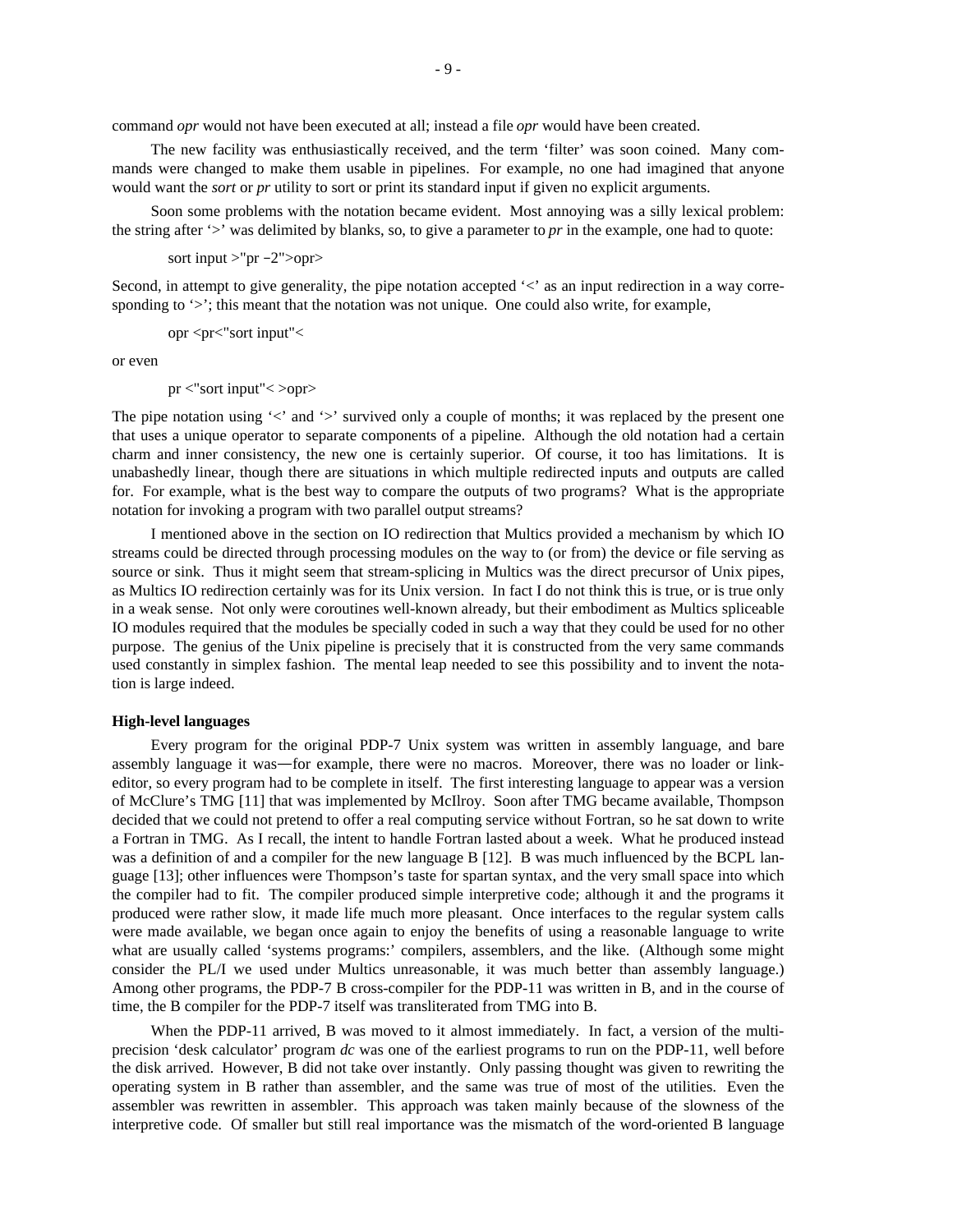Thus, in 1971, work began on what was to become the C language [14]. The story of the language developments from BCPL through B to C is told elsewhere [15], and need not be repeated here. Perhaps the most important watershed occurred during 1973, when the operating system kernel was rewritten in C. It was at this point that the system assumed its modern form; the most far-reaching change was the introduction of multi-programming. There were few externally-visible changes, but the internal structure of the system became much more rational and general. The success of this effort convinced us that C was useful as a nearly universal tool for systems programming, instead of just a toy for simple applications.

Today, the only important Unix program still written in assembler is the assembler itself; virtually all the utility programs are in C, and so are most of the applications programs, although there are sites with many in Fortran, Pascal, and Algol 68 as well. It seems certain that much of the success of Unix follows from the readability, modifiability, and portability of its software that in turn follows from its expression in high-level languages.

### **Conclusion**

One of the comforting things about old memories is their tendency to take on a rosy glow. The programming environment provided by the early versions of Unix seems, when described here, to be extremely harsh and primitive. I am sure that if forced back to the PDP-7 I would find it intolerably limiting and lacking in conveniences. Nevertheless, it did not seem so at the time; the memory fixes on what was good and what lasted, and on the joy of helping to create the improvements that made life better. In ten years, I hope we can look back with the same mixed impression of progress combined with continuity.

## **Acknowledgements**

I am grateful to S. P. Morgan, K. Thompson, and M. D. McIlroy for providing early documents and digging up recollections.

Because I am most interested in describing the evolution of ideas, this paper attributes ideas and work to individuals only where it seems most important. The reader will not, on the average, go far wrong if he reads each occurrence of 'we' with unclear antecedent as 'Thompson, with some assistance from me.'

## **References**

- 1. D. M. Ritchie and K. Thompson, 'The Unix Time-sharing System, C. ACM **17** No. 7 (July 1974), pp 365-37.
- 2. L. P. Deutch and B. W. Lampson, 'SDS 930 Time-sharing System Preliminary Reference Manual,' Doc. 30.10.10, Project Genie, Univ. Cal. at Berkeley (April 1965).
- 3. R. J. Feiertag and E. I. Organick, 'The Multics input-output system,' Proc. Third Symposium on Operating Systems Principles, October 18-20, 1971, pp. 35-41.
- 4. *The Multiplexed Information and Computing Service: Programmers' Manual,* Mass. Inst. of Technology, Project MAC, Cambridge MA, (1969).
- 5. K. Thompson, 'Unix Implementation,' Bell System Tech J. **57** No. 6, (July-August 1978), pp. 1931- 46.
- 6. S. C. Johnson and D. M. Ritchie, Portability of C Programs and the Unix System,' Bell System Tech J. **57** No. 6, (July-August 1978), pp. 2021-48.
- 7. B. W. Kernighan, M. E. Lesk, and J. F. Ossanna. 'Document Preparation,' Bell Sys. Tech. J., **57** No. 6, pp. 2115-2135.
- 8. B. W. Kernighan and L. L. Cherry, 'A System for Typesetting Mathematics,' J. Comm. Assoc. Comp. Mach. **18,** pp. 151-157 (March 1975).
- 9. M. E. Lesk and B. W. Kernighan, 'Computer Typesetting of Technical Journals on Unix,' Proc. AFIPS NCC **46** (1977), pp. 879-88.
- 10. *Systems Programmers Manual for the Dartmouth Time Sharing System for the GE 635 Computer,* Dartmouth College, Hanover, New Hampshire, 1971.